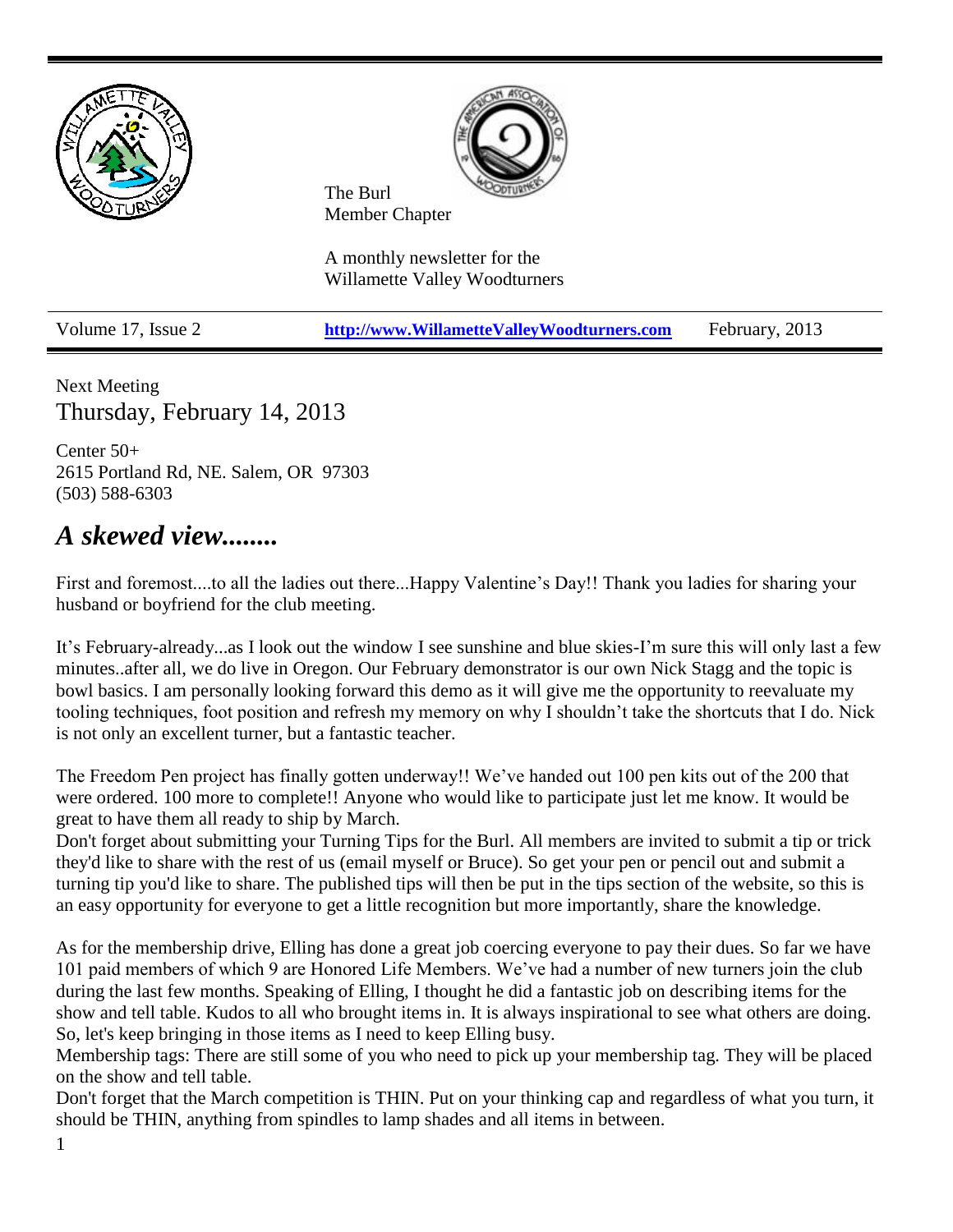Need help with a turning problem or just help turning? You can always get help by using the list of mentors on the club webpage. You might also consider taking one of the upcoming workshops!

Time to head to the shop,

Terry



**Turning Tip for the Month:** MT2 Mill end holder. OK, this idea actually came from Bob Tuck in one of the many conversations I was fortunate to have. Simply, it is a mill end holder. Bob told me that although most people use a jacobs chuck on a morse taper for drilling, there tends to be more wobble with the jacobs chuck. The mill end holder eliminates any wobble and drift. I tried it and you know, Bob was absolutely correct. They are available from most any machine shop. Try The Little Machine Shop, on line. Terry Gerros

**Picture Roster**: Proof pages of the picture roster will be on one of the tables near the entrance to the meeting room. Please make corrections, as needed, to the contact information, initial by your picture indicating that you have looked at the proof. If you would like your picture redone contact Walt during the meeting. For an extra fee the webmaster will use photoshop to improve your image. A final version of the roster should be available at the March meeting. Walt Theis

# Club Business **Current & Upcoming Events**

## **February Demonstrator Nick Stagg: Basic Bowl Turning**



Nick Stagg has a vast knowledge of how to turn wood and has been a demonstrator for the club many times in the past. He has presented various topics such as lidded boxes, spheres, hollowing, preventing catches and two ways to turn a bowl. I am sure I have missed some of his prior topics. He is also a demonstrator for many other North West clubs as well as Woodcrafters. He has given regular classes for club members on sharpening, spindle turning and bowl turning. This is a long way of saying you will not want to miss his February presentation on basic bowl turning.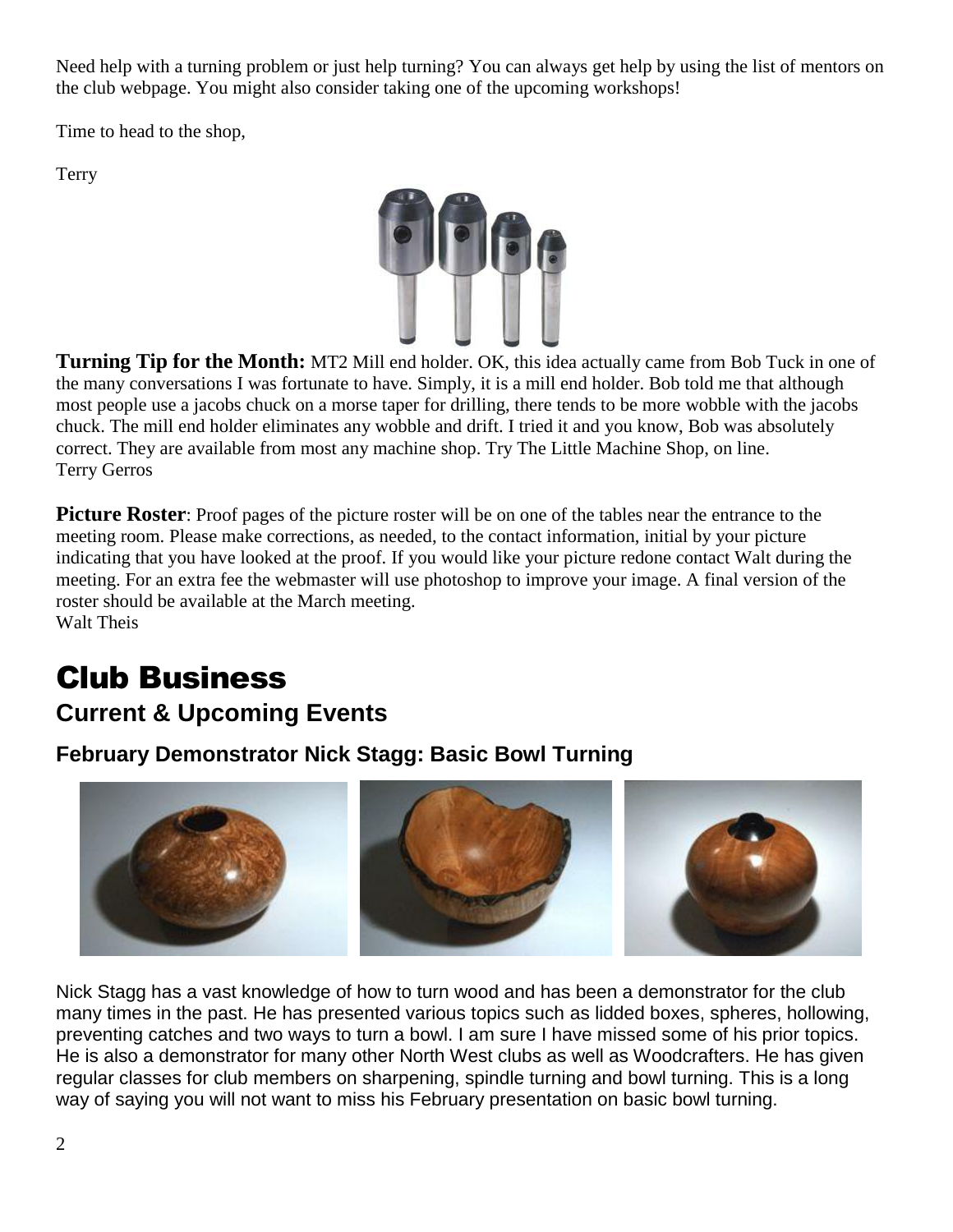## **March Demonstrator Jon Magill: Rose Engine Turning**



Our March meeting will focus on Rose Engine Turning. Jon re-discovered woodturning about a dozen years ago when he was given a lathe. Two years later he stumbled upon the esoteric art of ornamental turning, a highly specialized, Victorian-era technique that enables very precise surface decorations, using a complex lathe called a rose engine. Rose engines were primarily used by jewelers, watchmakers and artists like "Faberge".

Exposure to the niche of ornamental turning immediately resonated for him and he knew he had found a vehicle that would give him an expressive balance between technical bent and creative desires. Using the rose engine lets him marry the organic nature of wood, the industrial gears to work it, and his own sense of design. The possibilities are limitless but always different. Jon enjoy the challenge of making boxes, particularly the precision required to produce threaded wooden boxes. Recent works also include experimentation with resins and other materials by themselves or in combination with exotic woods.

Several years ago Jon wrote an article for the Journal of the American Association of Woodturners, American Woodturner, detailing how to build a low cost, homemade rose engine lathe. In addition to the article he produced plans and instructions for the entire project. You can get an overview of rose engine work at:<http://www.woodturner.org/products/aw/howto/rose/MDFOverview.pdf> To overcome the hurdles of cost and availability, Jon wrote about, and published the plans for, a homemade rose engine in the Spring 2007 issue of American Woodturner. The lathe, made from a half-sheet of MDF, is now known as the "MDF Rose Engine". You can read the original article about it here: <http://www.ornamentalturners.org/assets/content/RoseEngine.pdf>

After seeing the demo, if you are interested in building an MDF Rose Engine, the construction instructions and detailed drawings are available here: [http://www.woodturner.org/products/aw/howto/rose/MDFConstruction\\_v6%5B1%5D.pdf](http://www.woodturner.org/products/aw/howto/rose/MDFConstruction_v6%5B1%5D.pdf)  <http://www.woodturner.org/products/aw/howto/rose/MDFDrawings.pdf>

At our meeting Jon will discuss and demonstrate the rose engine and talk in general about ornamental turning or anything else you want to know about turning.

### **Minutes of Meeting on 1/10/13**

Meeting called to order at 6:30 pm by President Terry Gerros Members Present: 73 Visitors: 2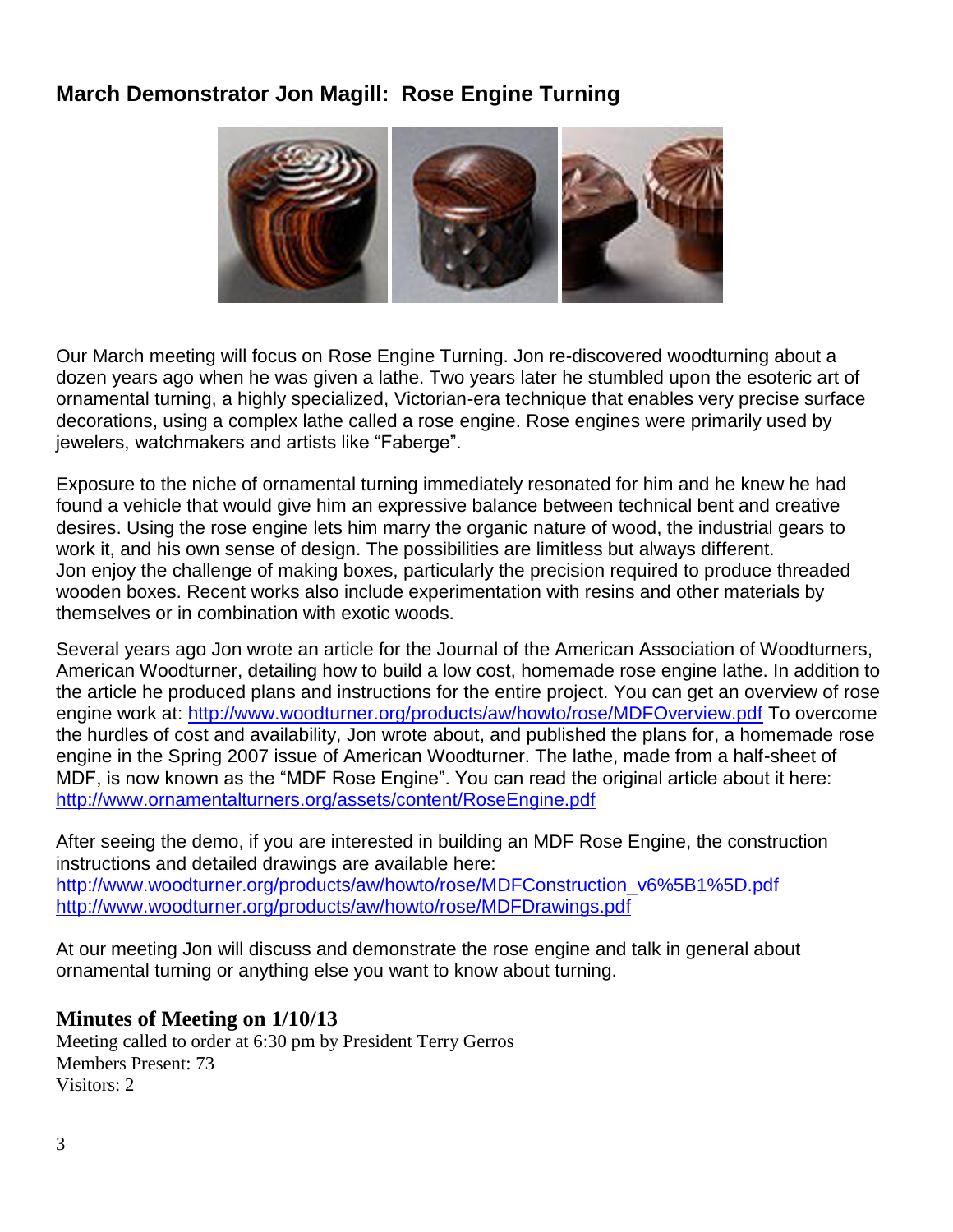#### Announcements:

We will be proceeding with the "Freedom Pen" pen turning project for our service men. Craftsupply has donated 100 pen blanks and Terry had ordered 200 pen kits. We have about 200 pen blanks at this time. Once all parts arrive, we will be having a pen turning session. Members will be notified of the date and time.

Terry found a web site that offers good prices on pen supplies. He suggested Woodturningz, Inc. as a possible source for pen kits.

Terry shared the information that both Bob Elgin and Bob Tuck passed away over the last couple of months. Our thoughts are with their families.

Ron Fox is member of the month. His work on the web site has been invaluable and he has given time to the club for a pen turning saw dust session and as tonight's demonstrator.

Orders for Craft Supply are sent in on the Monday after the monthly meeting. All orders need to be in to Terry by Sunday evening and the items will be ordered on Monday if we have a \$1,000 order. Your order will be available the following Saturday. The web site has a very convenient form to use (in the Member only section) and makes ordering much easier.

#### Demonstrator Ron Fox

Ron began by reviewing the different types of pen kits available and pointed out the pros and cons of each kind. He will be turning slim line pens. Once you learn to turn pens, it opens up a variety of things you can make. Ron referred to the Craft Supply catalog as a source for ideas and kits.

Ron discussed various drill bit options and demonstrated preparing the blank for the insertion of the hardware. He discussed the issues with drilling, including build up of shavings and the density of wood. He answered a question about working with burl wood or soft wood. His recommendation was to stabilize soft woods first with CA glue. Ron shared a lot of information on the dos and don'ts of pen turning. Much of what he shared will save time and energy on the part of new wood turners as they learn to make pens.

Primarily Ron uses the CA system of wood finishing. He uses 3-4 layers of CA glue, allowing each coat to dry before applying the next one. The pen dries in 24 hours and then he uses a 400 grit sand paper to polish the surface.

In response to audience questions, Ron explained how to embellish blanks including a Celtic knot. Ron's handout is attached to the minutes.

Gallery:

Elling Holmes reviewed the items in the wood gallery.

Among many great items, we had a segmented bowl made by Jerry Lelack, and a Yew bowl made by Pete Peterson..

Meeting adjourned at 8:50 pm.

## Club Demo – Pen turning Talking Points Ron Fox

Types of pens (Ballpoint, Fountain Pen, and Rollerball) Types of Kits (Slim line, Cigar, Sierra, European, and others) Other kinds of Kits (Kaleidoscope, Letter openers, Magnifying glass, razors, and others) Types of plating (Gold, Chrome, Gun Metal, Copper, Black Titanium, Rhodium, and others) Blanks (Wood, Antler, Plastic, Corium)  $(34 \times 34 \times 5)$ Kit contents Pen Instruction sheet

4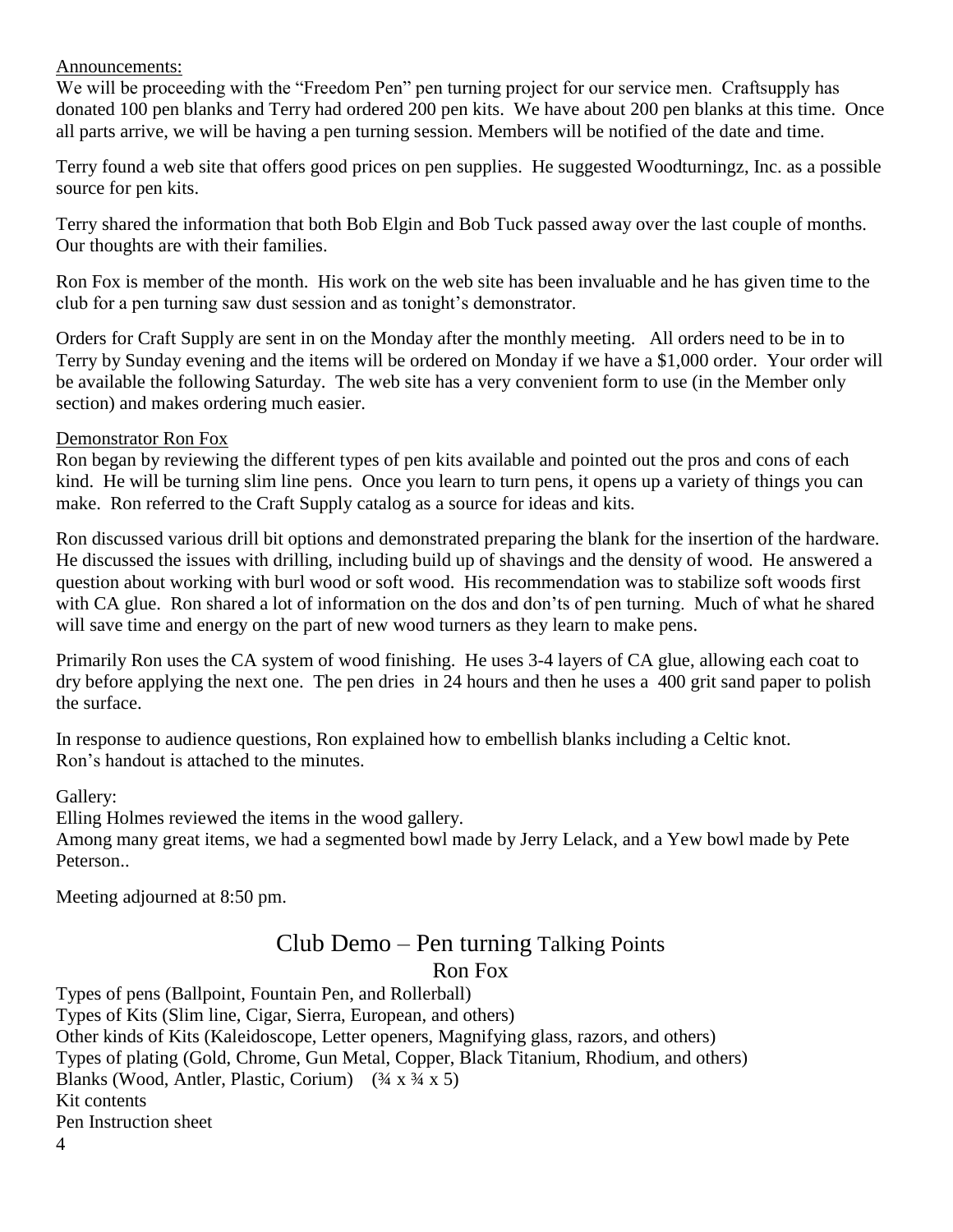Preparing the pen blank (Cutting, Drilling and gluing tubes)  $(O \rightarrow 21/64$  10mm  $\rightarrow 25/64$  V  $\rightarrow 25/64$  10.5mm  $\rightarrow 27/64$ ) Turning the blank Applying the finish (CA, Woodturners finish)

#### **Demo – turn a slim line pen**

How to assemble the pen Pen Press alternatives Fit and Finish Info sheet Pricing pens Embellishing blanks Casting basics Other types of kits (Magnifying glass, letter opener, Kaleidoscopes, and other items) **Supplies** Pen Kits and bushings (CSUSA, Woodcraft, Rockler, Woodcrafters, and others) Pen Mandrel (CSUSA, Woodcraft, Rockler, Woodcrafters, and others) 1 Ton Arbor Press (Harbor Freight – item#3552 \$49.99) 1/2" MT2 Mini-Lathe Drill Chuck (Harbor Freight – item#42340 \$14.99) 28 Piece Transfer Punch Set (Harbor Freight – item#3577 \$9.99) DEWALT 29 Piece Titanium Drill Bit Set (Home Depot Model # DW1369 \$79.97) **WEB site:** International Association of Pen Turners [\(http://www.penturners.org/\)](http://www.penturners.org/) Project Freedom [\(http://www.freedompens.org/\)](http://www.freedompens.org/) **Books:** Turning Pens and Pencils (9781861081001 \$17.95) Complete Guide to Turning Pens & Pencils (978-1-60085-365-4 \$24.95) The Pen Turner's Bible (978-0-941936-3 \$22.95) The Pen Turner's Workbook (978-1-56523-319-5 \$14.95) **Ronald Fox** [webmaster@foxinnovations.net](mailto:webmaster@foxinnovations.net) or [webmaster@willamettevalleywoodturners.com](mailto:webmaster@willamettevalleywoodturners.com) 14022 S. Union Mills Rd, Mulino, OR 97042

## 503-686-5602

## **February Pen Exchange**

The Willamette Valley Wood Turners will be holding another Pen Exchange at the February meeting. There were a number of members that were not able to participate in the November one we held and I thought it would be a good time to hold another after my January Pen Demo. I will once again bring in a box to the February meeting and anyone who has made a pen will place their pen in the box and receive a ticket. Then at the first break during the meeting, you will redeem a different pen from the box with your ticket. We want the pens to be wrapped so that it will be kind of a grab bag when you select a pen from the box. You will also need to include an information sheet with the pen describing the pen and who made it. I will be running the pen exchange and if you have any questions let me know.

What is required to participate in the pen exchange:

Hand crafted pen

Information sheet included with pen

Enclosed in a wrapped package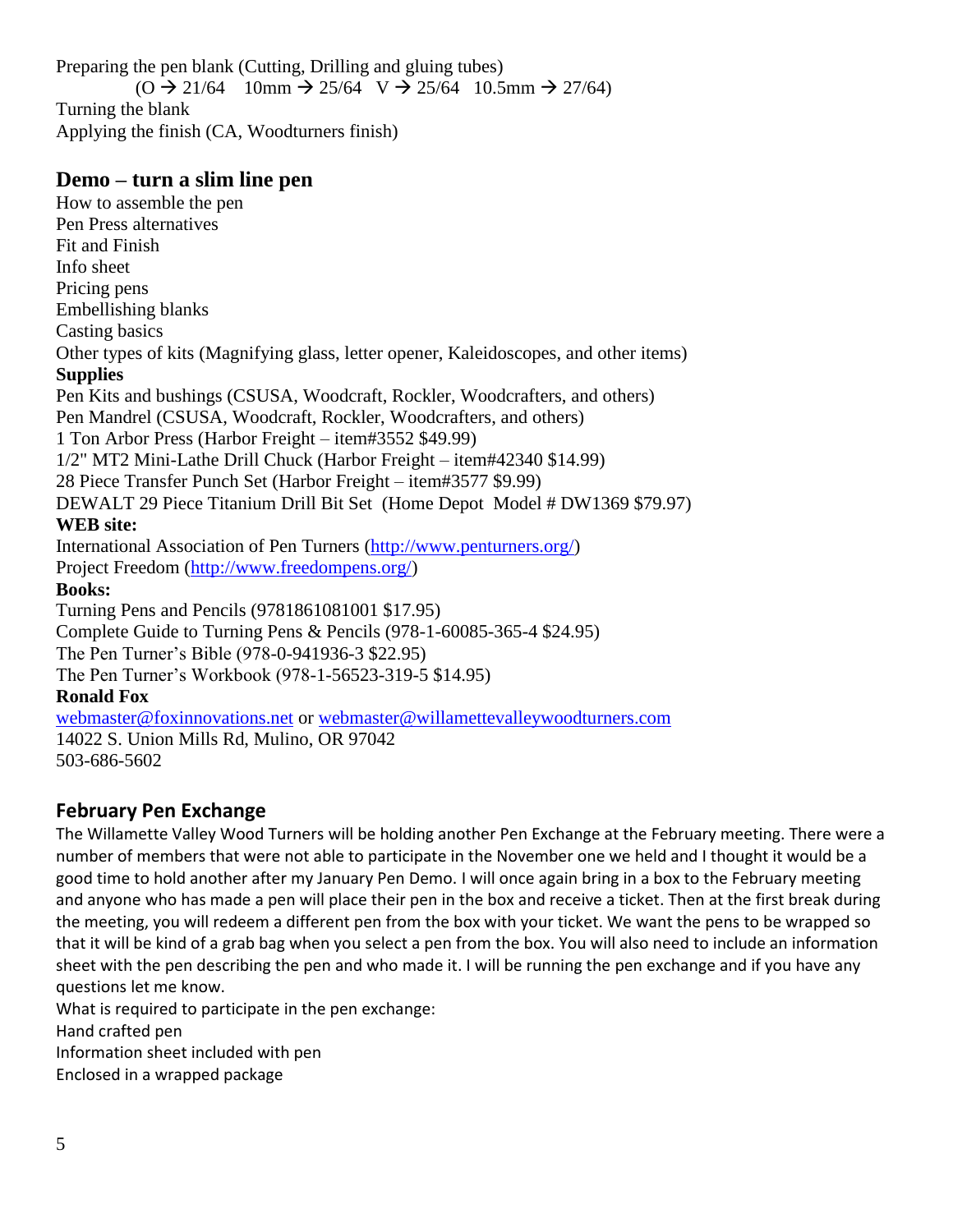The idea is to have fun making a pen for a fellow member. Just do your best and I am sure who ever receives your pen will appreciate the work you put into making it. It is also nice to have items that other members have made and this will help you to get an item from someone else.

Enjoy, and be sure to bring your wrapped pen to the February meeting. Thanks, Ron

### **Freedom Pen Project:**

The Freedom Pens Project is an all-volunteer effort spearheaded by the members of SawMill Creek Woodworkers Forums. It is to provide custom hand crafted pens to American servicemen and women overseas. Everyone is invited to participate in the project, all we need is your time and talent to provide handmade pens for our military stationed in foreign countries who are in harm's way. Every Freedom Pen that is delivered serves as a constant reminder to our troops that they are not alone and have our continued support until each and every one has returned home. The project was started in 2004 and to date, wood turners from all over the US have turned more than 145,000 pens.

I have ordered 200 pen kits for the project. Craft Supply generously donated 100 pen blanks and another 50 have also shown up. Once the pen kits arrive, we will drill the blanks, glue in the tubes and then we'll hold a Pen Turn-a-Thon on a Saturday in January or February, get the pens turned, then shipped off. The actual time of the Turn-A-Thon will depend on when the pens arrive. Perhaps if all goes well, we can be repeat offenders and set a goal of 1000 pens for the year.

## Membership Rewards (sorry, available to club members only)

#### *Library*

A friendly reminder to members with books and /or videos checked out from the library. Please return them at this next meeting.

#### *Wood Gathering*

Sign-up sheets will be available to indicate your availability to help with wood gathering. Anyone who learns of a tree or log that is available to the club should notify Jerry Lelack (503 510-1577) or Bob Hutchinson (503 508-3279). The intent is to gather wood, process it to usable pieces, store it at the home of Terry Gerros', and then make it available to members. Terry can be reached at 503 580-5013.

-----------------------------------------------------

### *From Terry Gerros*:

I am also a distributor for Stick Fast CA glue, Sharpfast Sharpening systems, and the Holdfast vacuum chucking system. If you have an interest in these products, give me a call or send me an email for details.

#### *Supplies*

The club purchases a few supplies in bulk and sells it to members at club cost. We routinely have superglue (\$5), black or brown superglue (\$10) accelerator (\$6) and Anchor Seal (\$10/gal). Recently the club purchased a small supply of half round protractors (\$6) used to measure the angle ground on a tool, and depth gauge (\$5). Bob Quadros will have the resale items still available at the meeting. Please bring the correct change for the items you want.

#### **Club Member Discounts**

• From Terry Gerros: Club orders will be going out on **February 18<sup>th</sup>**. If our order equals or exceeds \$1,000, Craft Supply gives us a 13% discount plus free shipping. If you order from the sales items, you will receive the club discount in addition to the sale discount, making many items available at very attractive prices.